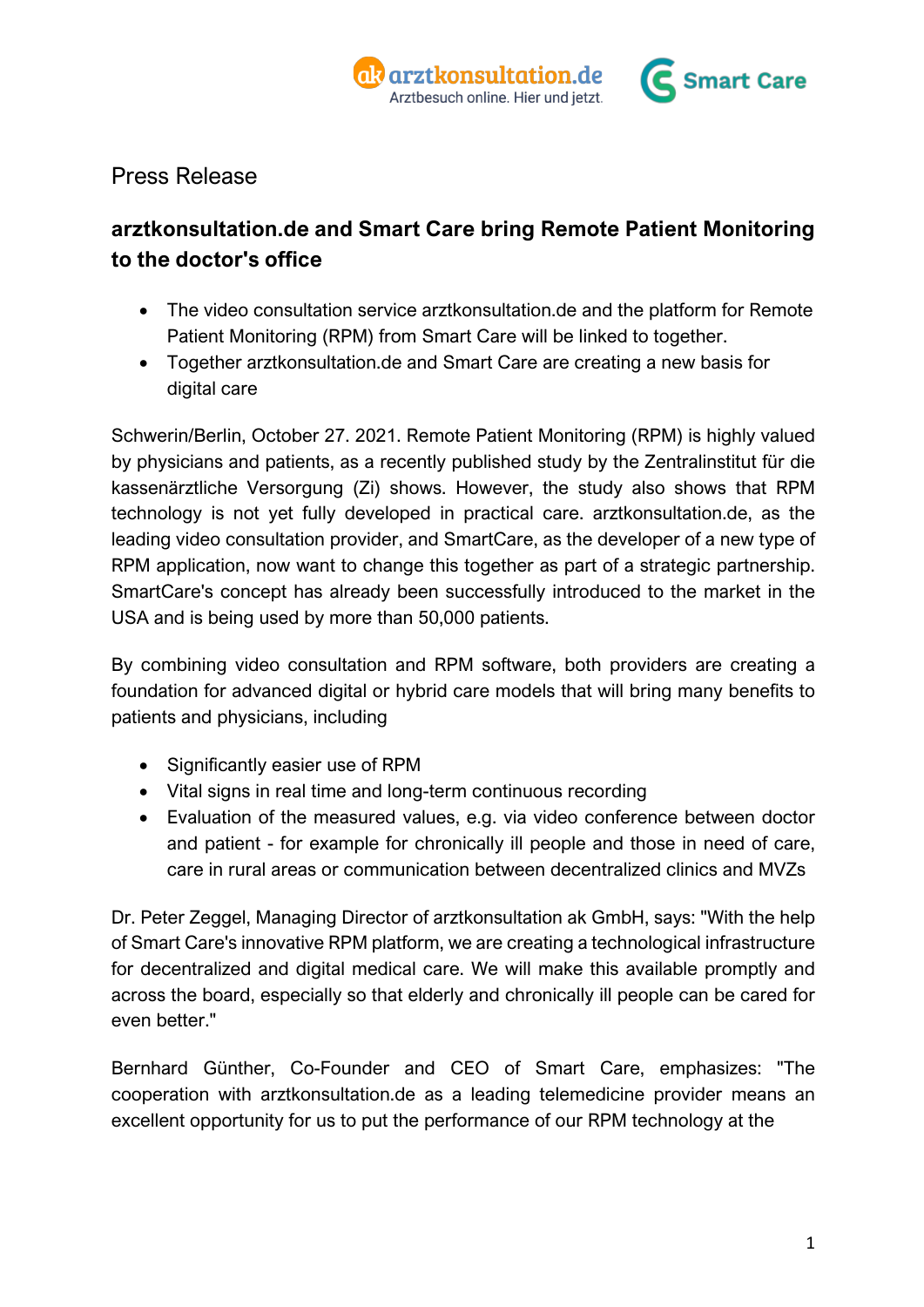



service of as many doctors and patients as possible. This allows us to meet the increasing and diverse needs and actively help many patients."

Holger Micheel-Sprenger, CEO of ICME International and principal shareholder of Smart Care, notes, "SmartCare builds on our many years of experience in the healthcare sector and successfully continues our holistic approach. We are particularly pleased that we were able to win arztkonsultation.de, a demonstrably successful provider in the field of video consultation, as a cooperation partner, who immediately recognized the great potential of our RPM technology. Now we want to tap this potential together!"

## **About arztkonsultation ak GmbH**

As a pioneer and leading provider in the field of video consultation, arztkonsultation ak GmbH stands for deep expertise in the field of telemedicine. Based in Schwerin (Schusterstraße 3, 19055 Schwerin), the company develops and manages several platforms as well as projects that contribute to the spread of telemedicine. These include the leading certified video consultation arztkonsultation.de, which is used by thousands of doctors and psychotherapists. Dr. Peter Zeggel heads the technology company as executive partner.

For more information, visit arztkonsultation.de

## **About Smart Care GmbH**

With a fully integrated, digital care solution, Smart Care provides safe and high-quality medical and nursing care. In doing so, Smart Care focuses on the medical care of patients in need of care in the outpatient sector. Especially in rural areas, as well as on health-conscious people in the 55 plus age group. In this context, Smart Care's patientcentric platform technology enables the connection of medical end devices for the continuous recording and documentation of health parameters in real time (RPM).

Smart Care GmbH was founded in 2020 and is based in Berlin.

Find further information at smartcarehealth.de